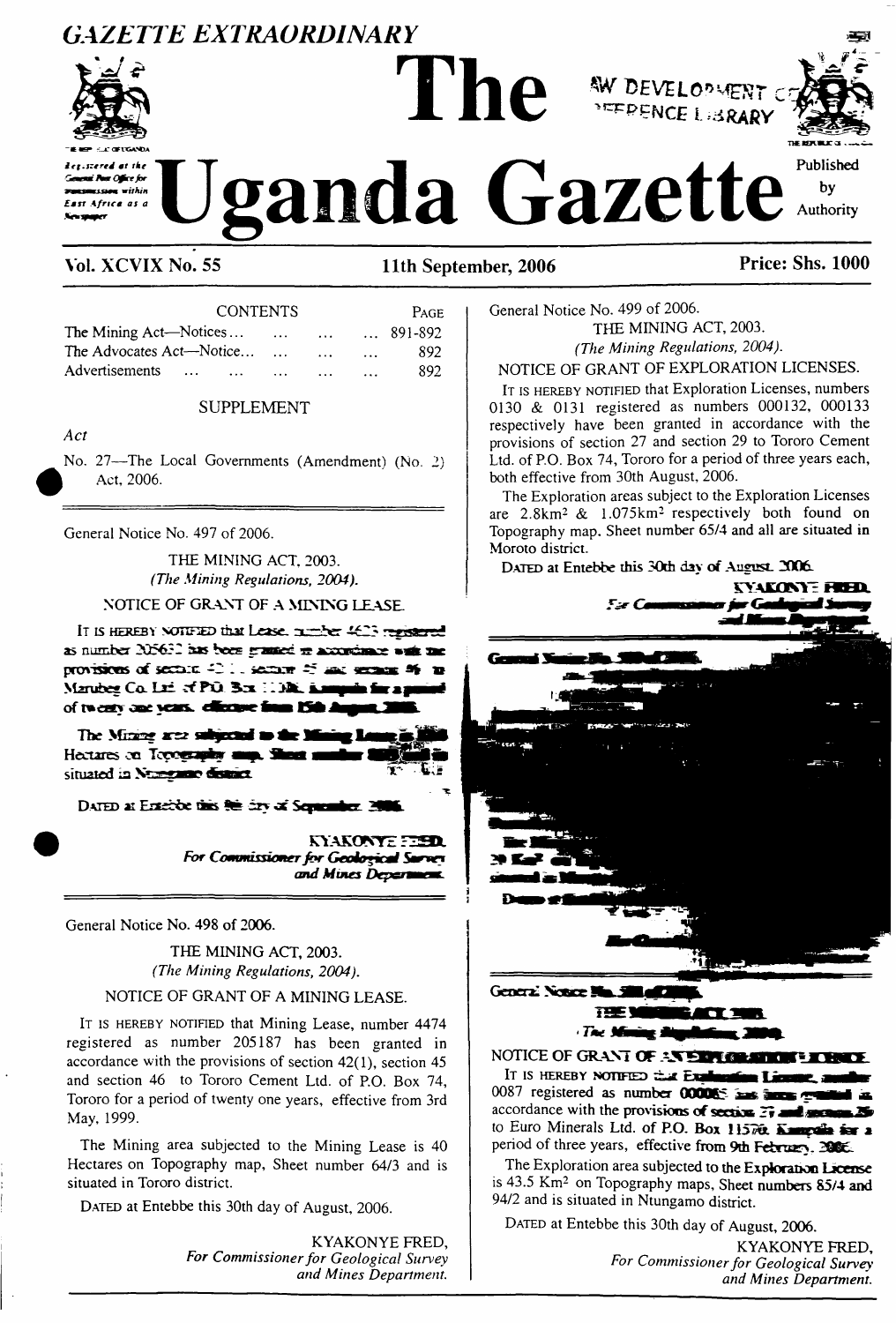#### THE MINING ACT, 2003. *(The Mining Regulations, 2004).* NOTICE OF GRANT OF LOCATION LICENCES.

IT IS HEREBY NOTIFIED that Location Licenses numbers Loc. 0062 and 0125 registered as numbers 000062 and 000123 have been granted in accordance with the provisions of section 57(1). section 59(1) to Mr. Kaihura N. Isaac of **P.O. Box 457, Fortportal for a period of two years each, effective from 18th November. 2005 and 27th June. 2006 respectively.**

The Location License areas subject **to** the **Location** Licenses are 16 Hectares each, both **found on Topography** map. Sheet number 56/1 and are situated in **Bundibugyn** district.

DATED at Entebbe this 22nd day of August, 2006.

**KYAKONYE FRED.** *For Commissionerfor Geological Survey and Mines Department.*

General Notice No. 503 of 2006.

THE MINING ACT, 2003. *(The Mining Regulations, 2004).*

#### *NOTICE OF* GRANT OF A MINERAL DEALERS' LICENSE.

IT IS HEREBY NOTIFIED that a Mineral Dealers' License, number 0042 has been granted in accordance with the provisions of section 69 and section 70 to Geme Farm of P.O. Box 218, Fort Portal for a period of one calendar year, ending 31st December, 2006.

The holder is dully authorised to trade in industrial perils from premises at Harugongo, Kichwamba Sub-

Decay at Emerge this 17th day of August. 2006.



Chineedo far catri ef ir Tradı

Kroel **th September. 2006.**

**HELLEN OBURA** Acting Secretary, Live Council.

## General Notice No. 502 of 2006. **ADVERTISEMENTS**

THE REGISTRATION OF TITLES **ACT.** (Cap. 230).

NOTICE.

ISSUE OF SPECIAL CERTIFICATE OF TITLE.

Busiro Block 359 Plot 584 at Nakatema.

NOTICE IS HEREBY GIVEN that after the expiration of one month from the publication hereof, I intend to issue in the names of Merabu Bukirwa of Nakatema. a special Certificate of Title under the above Block and Plot, the Certificate of Title which was originally issued having been lost.

Kampala, DDAMULIRA AHMED, 7th September, 2006. *forAg. Commissioner LandRegistration.*

#### THE REGISTRATION OF TITLES ACT. (Cap. 230). NOTICE.

**ISSUE OF** SPECIAL CERTIFICATE OF TITLE. Kibuga **Block** 33 Plot 634 at Mutundwe.

**NonCE is hereby given** that after the expiration of one momh from the publication hereof, I intend to issue in the **names ofGrace Nandawula of P.O. Box** 3580. Kampala, a **special Certificate of Title** under the **above** Block and Plot, **the Certificate of Title** which was originally issued having **been lost**

Kampala. KAAHWA EDWARD TIBESIGWA, 6th September, 2006. *forAg. Commissioner Land Registration.*

> THE REGISTRATION OF TITLES ACT. (Cap. 230).

NOTICE.

#### ISSUE OF SPECIAL CERTIFICATE OF TITLE.

Kyadondo Block 244 Plot 976 at Kisugu.

NOTICE IS HEREBY GIVEN that after the expiration of one month from the publication hereof, I intend to issue in the **names of Nelson John Walakira Ntwatwe of P.O. Box 7131. Kampala, a special Certificate of Title under the above**Block and Plot, the Certificate of Title which was originally issued having been lost.

**Kampaki XJEREZA EDWINKER** ta September, 2006 for Ag. Commissioner lians Registration.

### **BEATANDE OF TITLES ACT. Cm. 231 STATISTICS**

**ELLE CERTIFICATE OF TITLE.** 

**3 Flat 135 Approx U. C.** Acres at Makerere. **SUBSET GASH that after the expiration of one**  $\mathbb{Z}$  and  $\mathbb{Z}$  are subjected to expect. I intend to issue in the mes of Tames Millendo Kibuka Musoke of P.O. Box C\*. 2 special Certificate of Title under the *rable* **Planck and Planck the Certificate of Title which was** *mighting* **issued having been lost.** 

Karpala NAMUTEBI VERONICA, **"•& SepKxsoer. 2006.** *forAg. Commissioner Land Registration.*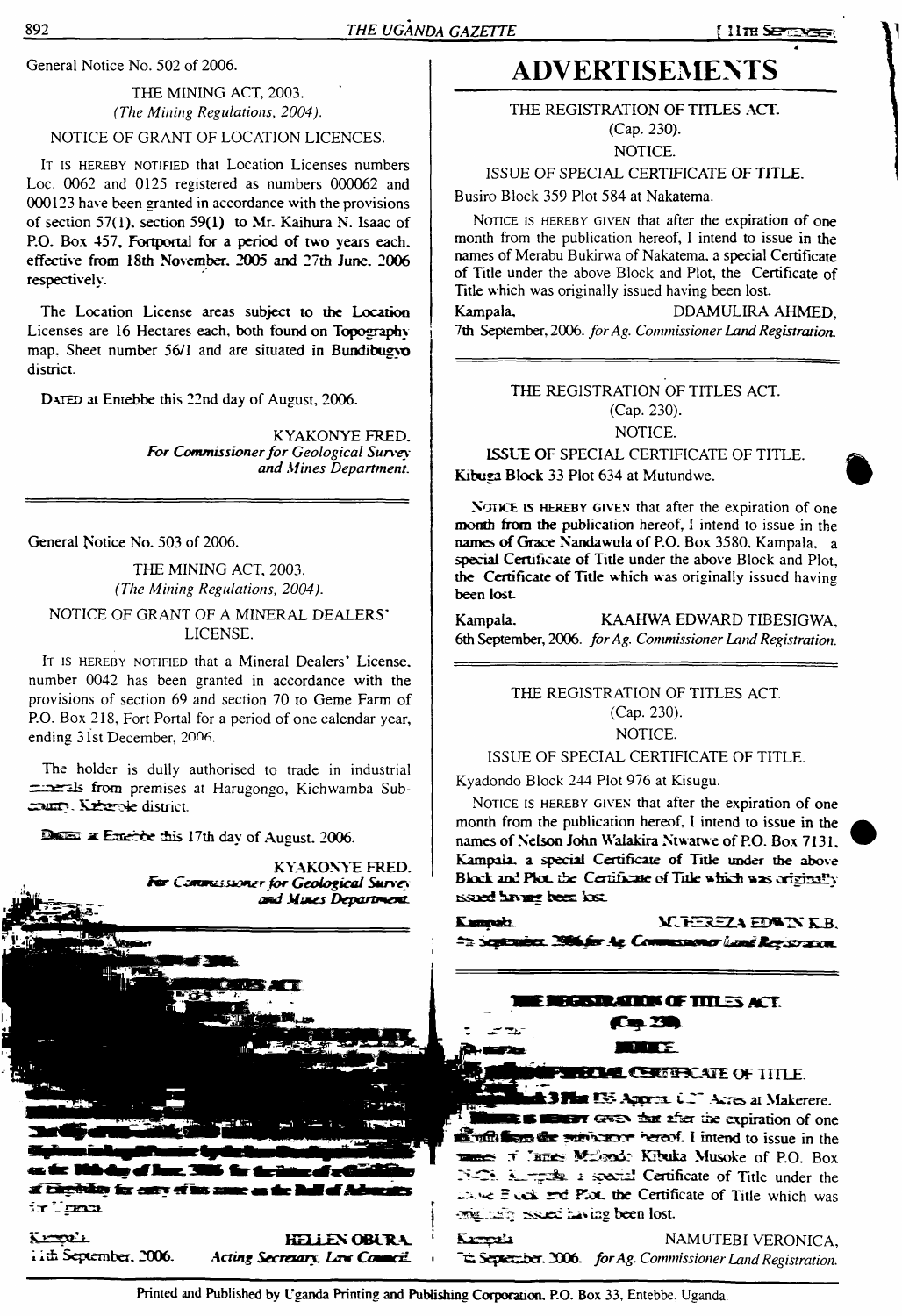# **ACTS<br>SUPPLEMENT No. 9**

**11th September, 2006.** 

**ACTS SUPPLEMENT**

*to The Uganda Gazette No. 55 Volume XCVIX dated 11th September, 2006.*

Printed by UPPC, Entebbe, by Order of the Government.

**Act 27** *Local Governments (Amendment) (No. 2) Act* **2006**

#### **THE LOCAL GOVERNMENTS (AMENDMENT) (NO. 2) ACT, 2006**

**An Act to amend the Local Governments Act to provide for public officers and other government or local government employees wishing to stand for election to a local council office to resign their office at least thirty days before nomination day and to provide for the period of display of voters roll and for the composition of the tribunal to determine objections arising out of the display and for related matters.**

DATE OF ASSENT: 24th August, 2006.

*Date of Commencement:* 11th September, 2006.

BE IT ENACTED by Parliament as follows:

**1. Amendment of section 116 of the Local Governments Act** Section 116 of the Local Governments Act is amended—

(a) by substituting for subsection (5) the following—

"(5) Under the multiparty political system, a public officer, a person employed in any Government department or agency of the Government, an employee of a local council or an employee of a body in which government has a controlling interest, who wishes to stand for election to a local council office shall resign his or her office at least thirty days before nomination day in accordance with the procedure of the service or employment to which he or she belongs"; and